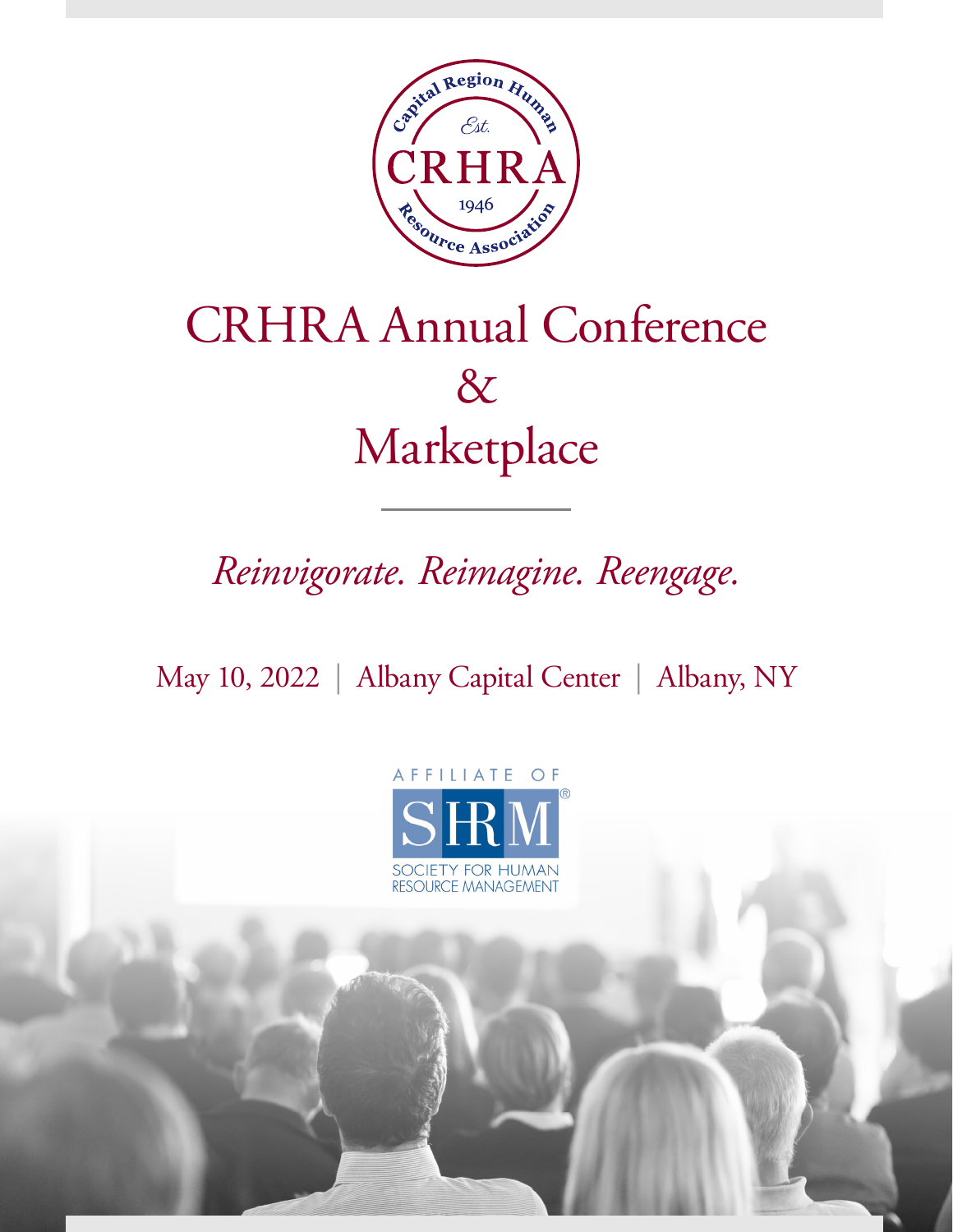# **2022 CRHRA Annual Conference Schedule**

*(subject to change)*

| <b>Tuesday, May 10, 2022</b>        |                                      |  |  |
|-------------------------------------|--------------------------------------|--|--|
| $7:30$ am $-8:15$ am                | Registration, Networking & Breakfast |  |  |
| $8:15$ am $-9:15$ am                | <b>Breakfast Keynote</b>             |  |  |
| $9:15$ am $-9:30$ am                | <b>Break</b>                         |  |  |
| $9:30$ am $-10:30$ am               | Breakout 1                           |  |  |
| $10:30$ am $-11:15$ am              | Marketplace                          |  |  |
| $11:15$ am $-12:15$ pm              | Breakout 2                           |  |  |
| 12:15 pm $-$ 12:45 pm               | Lunch                                |  |  |
| 12:45 pm $-1:45$ pm                 | Lunch Keynote                        |  |  |
| $1:45$ pm $- 2:00$ pm               | <b>Break</b>                         |  |  |
| $2:00 \text{ pm} - 3:00 \text{ pm}$ | Breakout 3                           |  |  |
| $3:00 \text{ pm} - 3:45 \text{ pm}$ | Marketplace                          |  |  |
| $3:45$ pm $-4:45$ pm                | Breakout 4                           |  |  |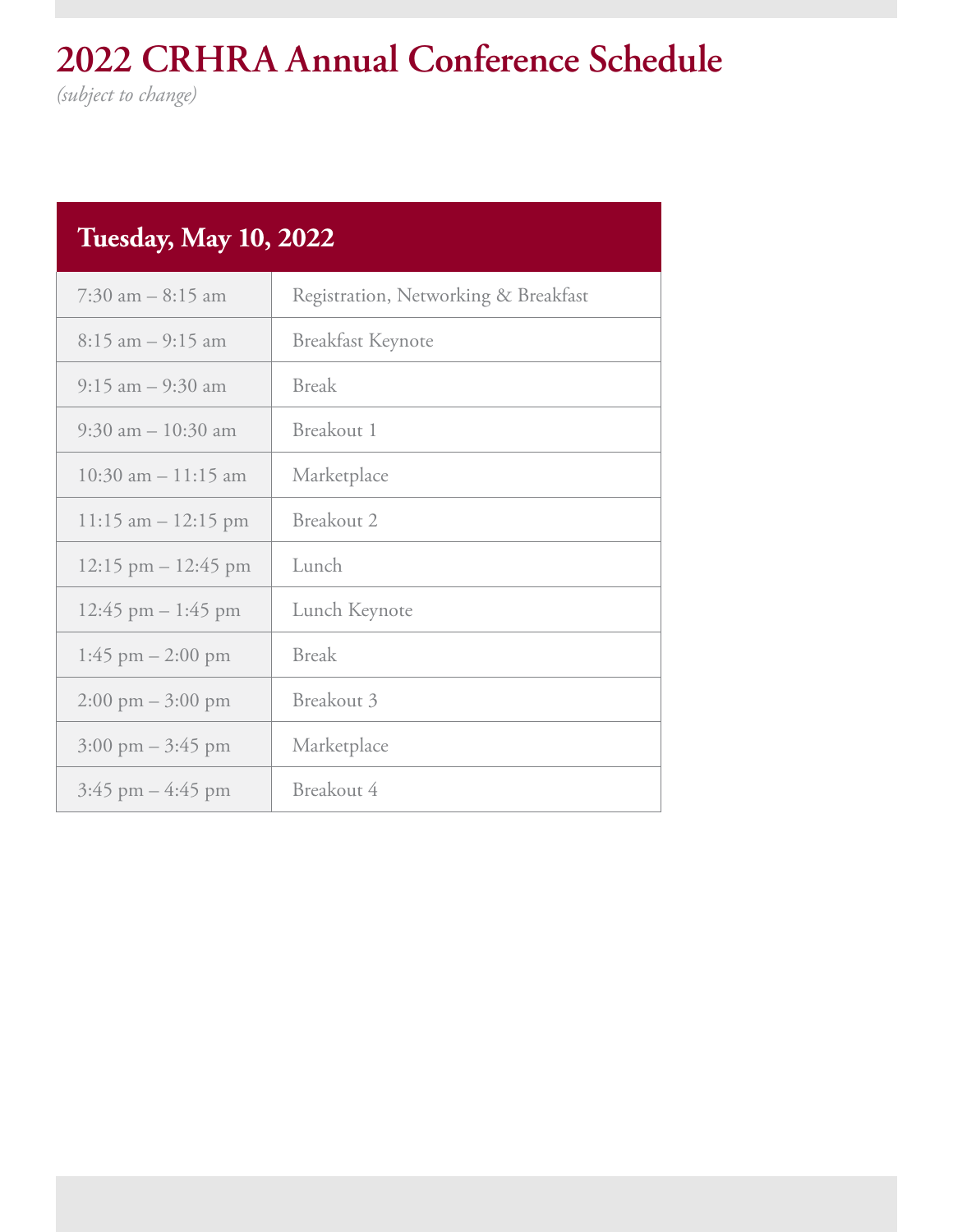# **Meet Your Keynotes**

## **Breakfast Keynote: 8:15 AM – 9:15 AM 1 CE Credit**

#### **Don't Rest On Your Culture**

Tom Schin, Creator, Build Better Culture

If you're not learning you're dying. The same applies to your culture. If you're letting your culture rest on its laurels, you're letting it die on the vine. Why is culture so important? Employees are less likely to leave a company with a strong culture. Some may argue that they give employees too much, but do they? Asking tough questions about what's going well, what's not, and how can you make it better are elements you weave into projects, teams, annual reviews, sales activities, recruiting calls and more. You SHOULD be reviewing your culture and engagement with similar intent and purpose. Come plan out the next stage of your culture evolution in this interactive session. Come Build Better Culture.

## **Breakout Session 1: 9:30 AM – 10:30 AM** *(choose one):* **1 CE each**

#### **HR Leadership as Business Strategy**

Aileen Flach, VP of Human Resources, DeCrescente Distributing Company

Human Resources is often so busy "in the weeds" that strategic goals and objectives drift out of focus. In this session, we will discuss ways to add value to your entire organization, and how investing in you can pay off in the long run.

#### **HSAs, FSAs, and HRAs: Comparison, Interactions, and Compliance**

Dannielle Mattes, VP, Manager – Compliance & Client Solutions, Marshall & Sterling Employee Benefits

To help employees manage rising out-of-pocket healthcare costs, many employers offer Health Savings Accounts (HSAs), Flexible Spending Arrangements (FSAs), or Health Reimbursement Arrangements (HRAs) as part of their benefits package. While HSAs, FSAs, and HRAs are all individual account-based arrangements, substantial differences exist between these plans, including how they are established, funded, and maintained. It is important for employers to understand the regulations that govern these arrangements and how they apply in practice. This presentation will provide insight into each of these benefit options including what they are, appropriate plan design, compliance concerns, recent developments and current trends.

### **HR as the Coach** Lisa Boucher, HR Director, Double H Ranch

Most of us get into Human Resources because we love to help people, but somehow we get bogged down in the compliance, discipline and paperwork. Let's talk about how we can learn to love our work again through coaching and eliminate some of the drama.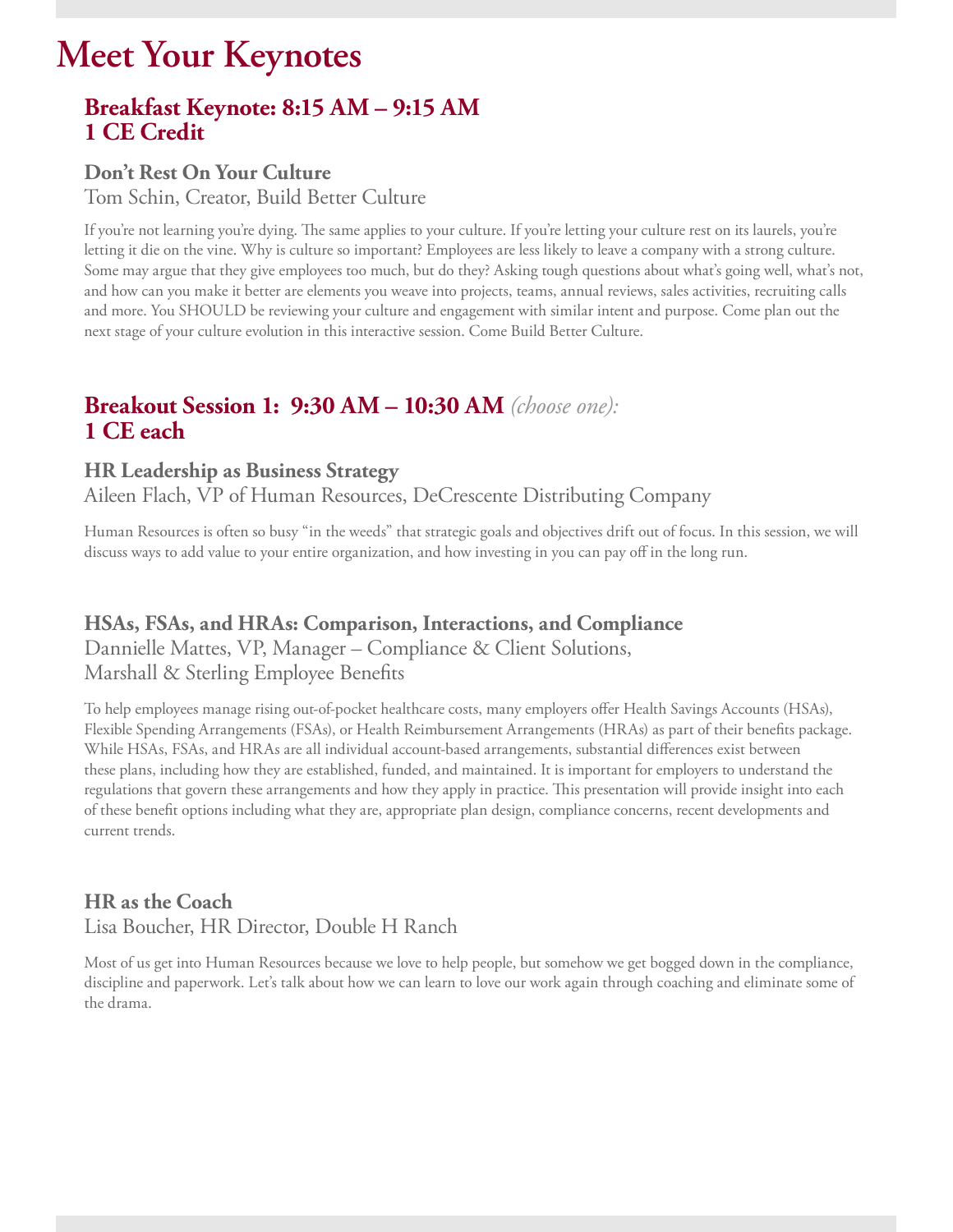# **Breakout Session 2: 11:15 AM – 12:15 PM** *(choose one):* **1 CE each**

#### **"Reinvigorate, Reimagine, Reengage" Your Career with Rituals** Hope DeRocha, PHR, SHRM-CP, Transformational Coach Theresa Marangas, Executive Life Coach, Wisdom of Wellness, LLC

Feeling worn out or overwhelmed? This simple practice will have you feeling reinvigorated and in control in no time. After all, you can't help others if you don't help yourself first! Embrace personal self-care rituals to improve overall wellbeing. Reimagine your work to-do list to perform at your best and ready to manage the challenges of people operations. Rituals help you to relieve anxiety, calm chaos and reconnect with your purpose. You'll be a rituals rock star prepared to improve psychological safety and connection in the workplace for all. We share guides and trackers to get started today, plus additional resources.

#### **Healthcare in Retirement: What HR Professionals Need to Know**

Willis Reed, Manager, Insurance Services, CAP COM FCU Tina Cullum, Client Relationship Manager, CAP COM FCU

Did you know that healthcare costs are one of a retiree's biggest expenses in retirement? As your employees move closer to transitioning to retirement, they may have a number of questions to be answered in order to make the planning process for a comfortable retirement easier. Discover how they can make the most of Medicare and other healthcare options that may be available.

# **Managing and Motivating a Virtual Internship Team**

Robert Braathe, Resume Writer, Career Service Station

In this session, Robert will share best practices for utilizing diverse teams and demonstrate how he uses remote tools including Slack and Airtable to manage and monitor his team and progress. Following the session, participants will be able to bring best practices back to their workplace to help manage experienced and inexperienced workers through simple processes and digital platforms.

### **Lunch Keynote: 12:45 PM – 1:45 PM 1 CE Credit**

#### **Labor & Employment Law Update**

John M. Bagyi, Esq., SPHR, SHRM-SCP Member, Bond, Schoeneck & King, PLLC

Almost 18 months into the Biden administration and just over six months since John's last legal update, labor and employment law developments continue to keep HR professionals on their toes. This program will get you caught up on these developments and provide practical guidance on what they mean for your organization.

This year's legal update will address:

- COVID-related developments
- State law developments, including enhanced whistleblower protections, PSL regulations, workplace safety committees and electronic monitoring notification requirements
- Changes at the NLRB
- Enforcement and litigation trends
- What's on the horizon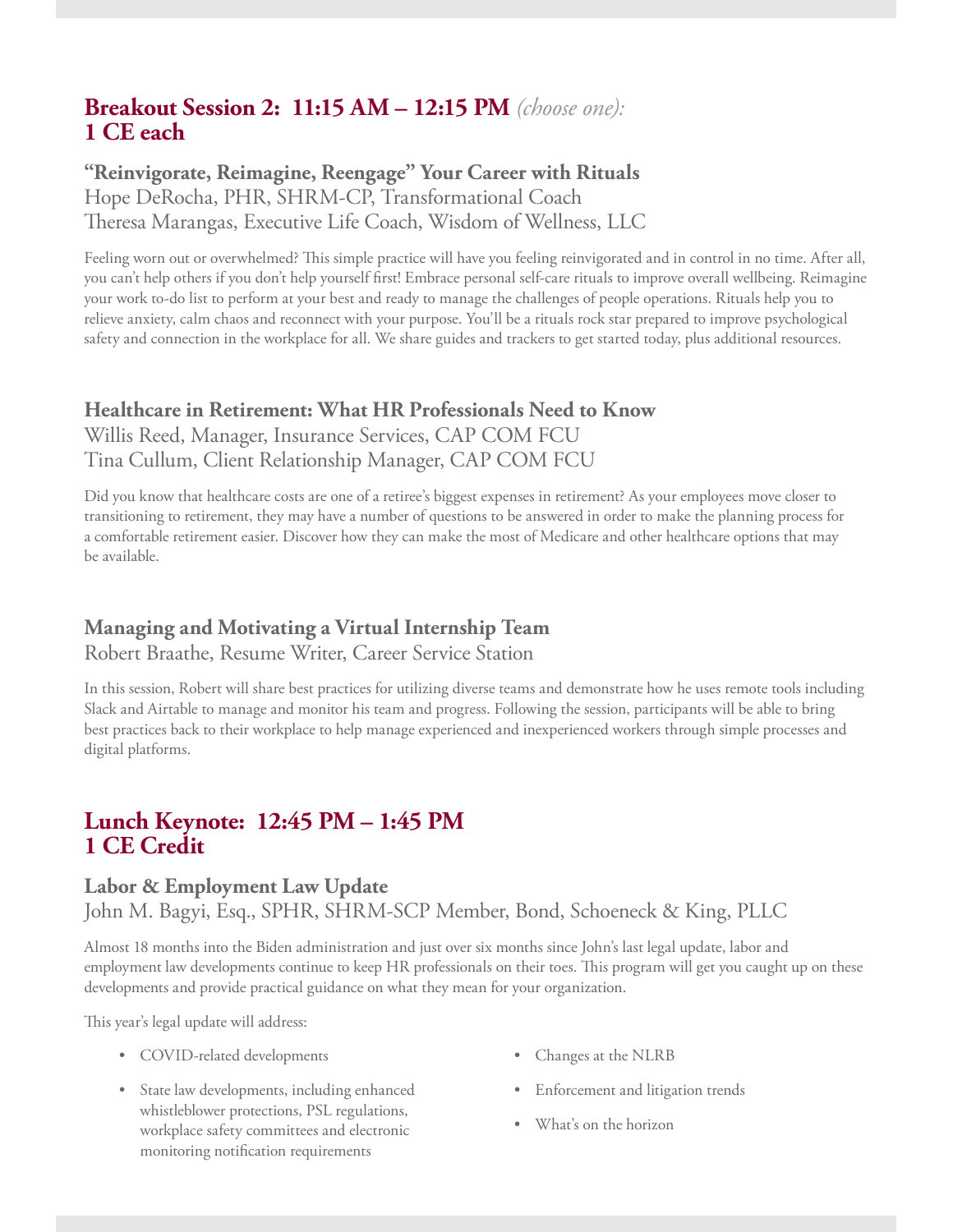# **Breakout Session 3: 2:00 PM – 3:00 PM** *(choose one):* **1 CE each**

### **Immigration 101: What Every HR Professional Needs to Know**

Brendan Venter, Partner, Harris Beach PLLC

LJ D'Arrigo, Partner, Harris Beach PLLC

In light of the increasingly global workforce and chronic labor shortages, it is now more critical than ever for HR professionals to have at least a basic familiarity with and understanding of the US visa & immigration system, in order to evaluate whether they have a viable path to hire and on-board a potential job candidate. This session gives an overview of the US employment-based immigration system and major issues that can arise in the recruitment and hiring of non-citizens from the initial hiring process, including I-9 obstacles, and navigating the complex maze of visa processing.

# **Ethical Standards and Personal Credibility**

Loretta Kuhland, HR Consultant, Pinnacle/GTM

Ethical standards and personal credibility are interdependent aspects of Human Resources practice and competencies. It is difficult to imagine one without the other. Upholding confidentiality and demonstrating personal integrity are examples that reflect the interplay between ethical behavior and personal credibility. In addition to HR practitioners personally upholding and demonstrating ethical behavior, HR professionals have a significant responsibility for - and contribution to - fair and consistent ethical practices within an organization.

Discussion topics will include:

A. Introduction:

- How an organization defines and communicates ethical practice
- The importance of consistency and transparency in practices and how HR can ensure consistency and transparency application of policies and practices
- B. Understanding the different perspectives that impact views on and implementation of ethical practice e.g., Worlds of Responsibilities™ Theory
- C. Approaches HR practitioners can use to manage pressures that compromise ethical practice, including: the difference between personal (intrinsic) ethics and organizational ethical practice, and techniques to apply when a decision 'doesn't feel right'
- D. Approaches to build credibility with managers, employees, and the organization's senior leadership.

#### **Social Determinants of Health: Build Your Employee Wellness Strategy** Keshana Owens-Cody, Consultant, Release Resilience, LLC

Throughout the pandemic HR has taken a crash course in public health. From adopting prevention policies to reduce the spread of COVID-19 to work from home policies, HR has done an amazing job protecting its workforce. The pandemic exposed the collision of physical, mental and social determinants of health and how if not addressed can lead to poor health outcomes. This workshop will provide HR professionals with education on social determinants of health, its prevalence on the workforce, and provide time to develop health promotion strategies that tackle social determinants of health with a focus on reducing stress within the workforce.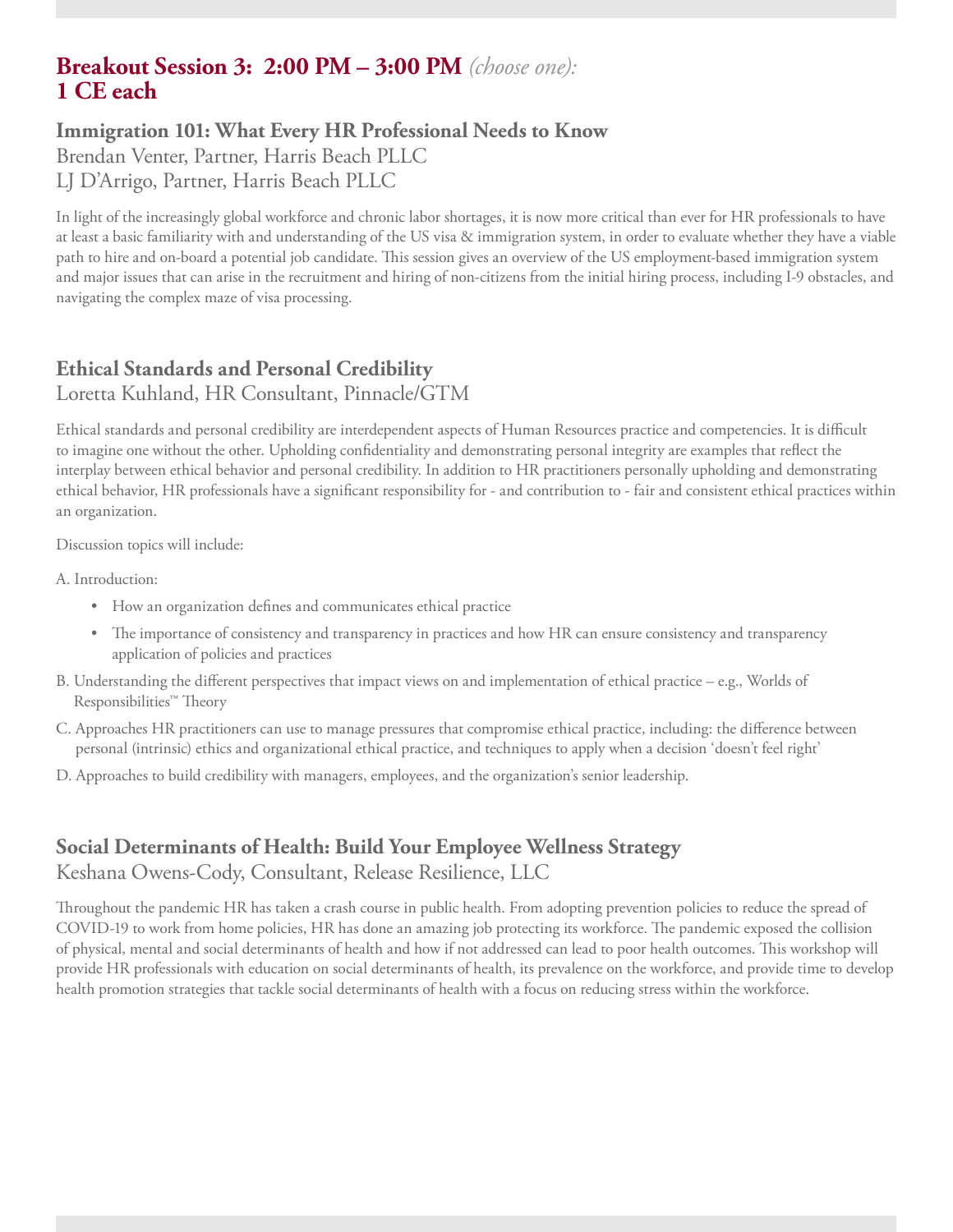# **Breakout Session 4: 3:45 PM – 4:45 PM** *(choose one):* **1 CE each**

#### **Pivot Your Leadership Development Efforts for Lasting Impact** Tracy Solarek, MBA, Founder & Chief Inspirer, Optymum Potential

In the past, we had ample opportunities to engage with others, in break rooms or informal chats and become attuned with emotions. In today's two-dimensional workplace, applying Emotional Intelligence (EI) takes a lot more effort and purposeful intention. EI training is helping professionals and organizations find success on many levels including individual success, re-energize teams, and building comradery. Learn how you or your teams can become stronger, more impactful leaders by further understanding and leveraging EI.

#### **"It Was Just a Joke!" The Role of Humor in the Workplace** Gregor Wynnyczuk, HR Consultant, Rock Paper Partners, LLC

Humor is a powerful tool. It can bring people together, create bonds, and allow people to speak their truth. But humor can also exclude and offend. What one person finds funny may be offensive to others. In this workshop we will explore the positive and negative aspects of humor in the workplace and look at some ways to safely introducing humor in our interactions. We will also discuss how to coach others when their humor crosses the line.

### **Workforce Development Innovation Strategies Through WIOA**

Gretchen Steffan, SPHR, SHRM-SCP, Executive Director, Saratoga-Warren-Washington Workforce Development Board Brian Williams, Executive Director, Capital Region Workforce Development Board

Learn how HR Professionals can partner with local and regional Workforce Development Boards and Career Centers for recruiting, onboarding, skills training, career pathway development, and retention strategies. Understand current Labor Market Trends, the skills/education mismatch, hidden workers, resources for upskilling and resources available to help job seekers and businesses who need employees. Get help in designing and implementing a NYS certified apprenticeship program. In today's tight labor market these strategies can help attract talent by helping them grow knowledge, skills and abilities, while earning a salary and benefits. Developing talent pipelines helps ensure staff are achieving employment security while embracing lifelong learning.